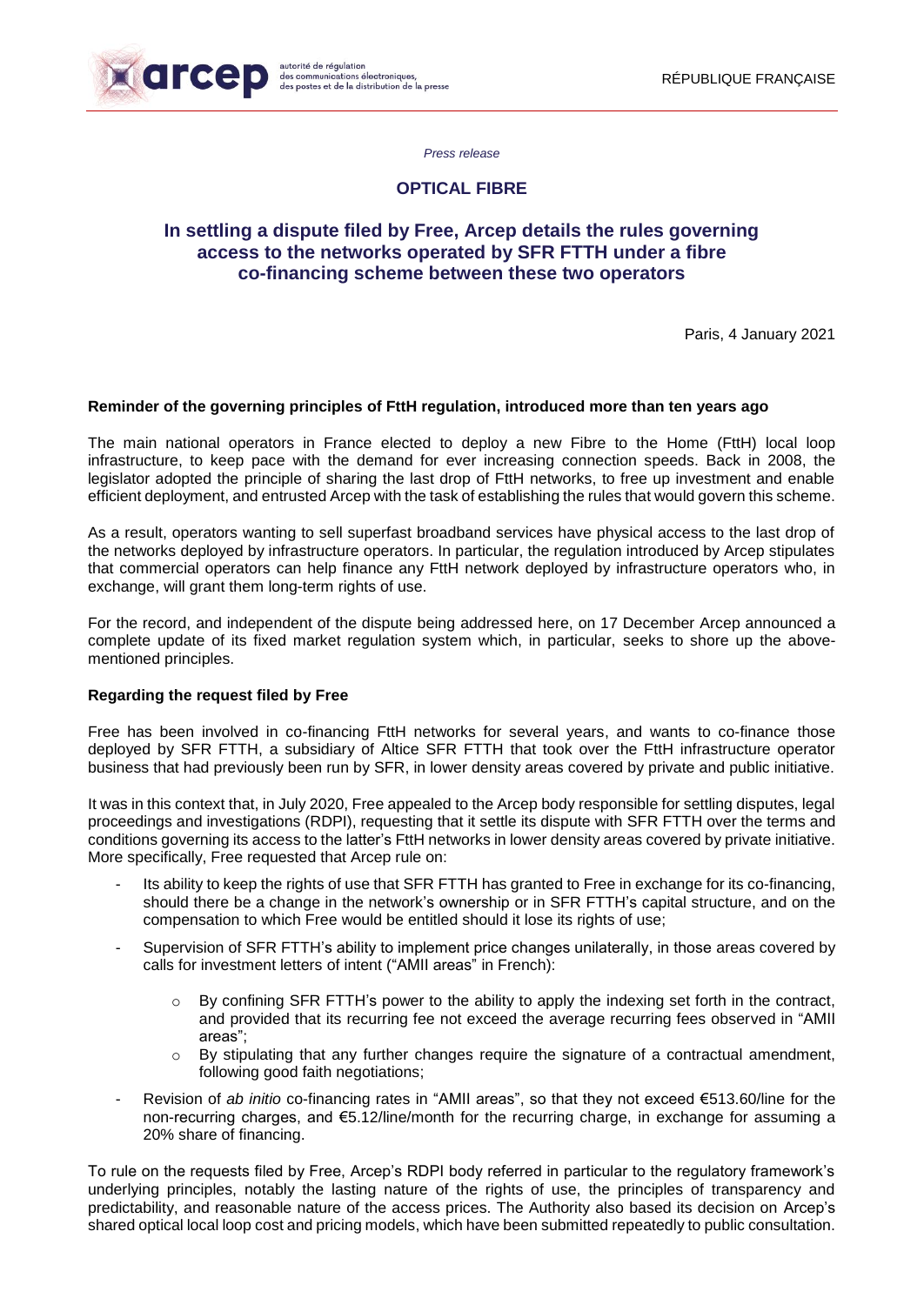## **1/ Requests regarding the lasting nature of the rights of use**

Arcep concluded that having sufficient clarity on the actual duration of the rights of use is key to ensuring longterm predictability, and is integral to guaranteeing FttH network co-financers long-term access. The Authority thus concluded that the SFR FTTH contract does not provide sufficient predictability and transparency guarantees on to whether Free would keep its rights of use should there be a change in network ownership or in the company's capital structure, and that Free's request was therefore justified.

As a result, Arcep has required SFR FTTH to submit a draft amended contract to Free regarding those parts of the country where SFR subsidiary, SFMD, operates, whose stipulations include:

- Should there be a full or partial change in the network's ownership, SFR FTTH must guarantee that Free continue to enjoy its rights of use and the essential access conditions associated with these rights, in exchange for its co-financing;
- A mechanism designed to ensure that Free is properly compensated if all or a portion of its rights of use, and the essential access conditions associated with these rights, are terminated following a transfer of these FttH lines by SFR FTTH;
- That the section of the contract regarding the ability to cancel the co-financed lines following a change in SFR FTTH's shareholder structure be clarified, and stipulate that the terms and conditions permitting this cancellation be based on a failure to provide sufficient financial guarantees as, incidentally, is stipulated in another article of the access agreement.

### **2/ Request to supervise SFR FTTH's ability to implement price changes unilaterally**

Arcep concluded that the particular status of FttH network co-financer implies being afforded adequate predictability and transparency, notably with regard to recurring costs, as well as the clarity needed to asses the reasonable nature of any planned price changes. In this particular case, Arcep concluded that a legal mechanism requiring SFR FTTH to submit a contractual amendment for any price changes that exceed a certain threshold would constitute justified and proportionate supervision of the infrastructure operator's power to modify its access prices. Arcep did not, however, agree to the threshold that Free requested.

Arcep thus is thus requiring that SFR FTTH submit a draft amended contract to Free regarding "AMII areas" in those parts of the country where SFR subsidiary, SFMD, operates – supplementing the articles pertaining to prices changes with a mechanism designed to ensure that, beyond the threshold to be defined by the contract, any price change will require a contractual amendment that has been negotiated in good faith by the parties.

## **3/ Request regarding SFR FTTH pricing**

The regulatory framework governing fibre stipulates that access prices must be reasonable, and satisfy the imperatives of non-discrimination, objectivity, relevance and efficiency, in addition to being based on costs.

Free substantiated its request to revise the prices that apply in "AMII areas" in those parts of the country where SFR subsidiary, SFMD, operates – as set forth in the SFR FTTH contract – with the latter's cost and price setting models, set against the models already published by Arcep. SFR FTTH did not provide any specific elements that would have made it possible to assess its costs. In light of the elements that both parties supplied to the investigation and, as a result of its own assessments, Arcep concluded that Free's price-related requests were justified and proportionate.

Arcep has thus demanded that SFR FTTH adjust its prices in "AMII areas" in those parts of the country where SFR subsidiary, SFMD, operates, to align them with the prices requested by Free, i.e. *ab initio* co-financing rates that not exceed €513.60/line and a monthly fee per line that does not exceed €5.12, in exchange for Free assuming a 20% share of financing.

The Authority also concluded that there is no clear indication that the pricing that Free requested for "AMII areas" is incompatible with performing rollouts in those areas covered by calls for expressions of interest in local initiatives ("AMEL areas"). Arcep therefore underscored that the injunction requiring SFR FTTH to adjust its pricing in "AMII areas", as per Free's request, in no way requires SFR FTTH to charge different prices in "AMEL areas".

**Press liaison Follow ARCEP Subscribe Anne-Lise Lucas [www.arcep.fr](http://www.arcep.fr/) [RSS](/feed/::www.arcep.fr:?eID=tx_rssforge&feedid=2&h=14df1) feed** [anne-lise.LUCAS@arcep.fr](mailto:anne-lise.LUCAS@arcep.fr) **but announce and announce**-Newsletter **of** [@ARCEP](http://www.twitter.com/ARCEP) **f** [Facebook](https://www.facebook.com/arcep.fr) e-Newsletter Tel.: 01 40 47 71 37 Mailing lists